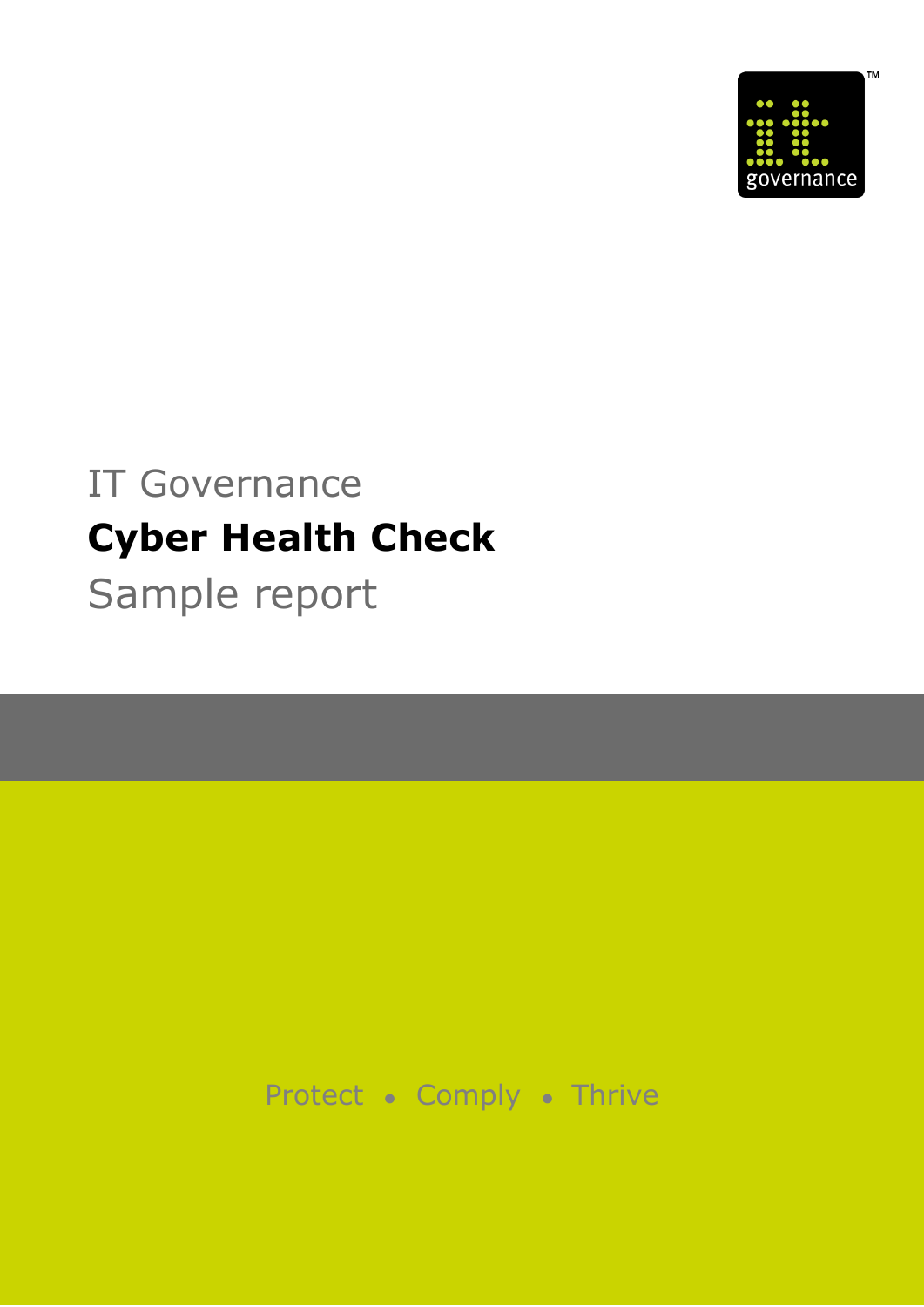

**Cyber Health Check Prepared for Evelyn Murphy, Chief Information Officer, Baratheon PLC**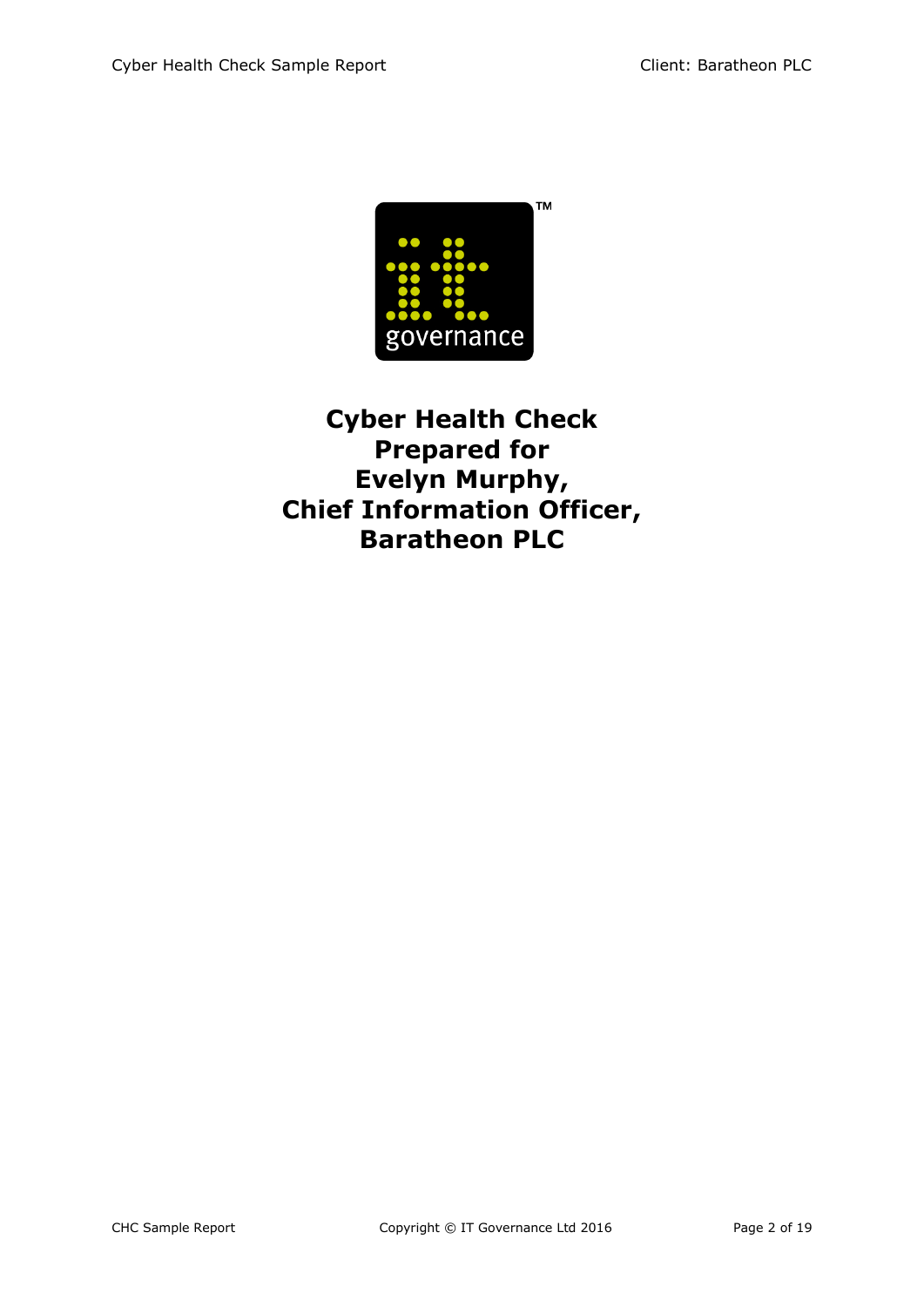# **Table of contents**

| 1.               |                                                                      |  |
|------------------|----------------------------------------------------------------------|--|
| 2.               |                                                                      |  |
| $\overline{3}$ . |                                                                      |  |
| $\overline{4}$ . |                                                                      |  |
| 5 <sub>1</sub>   |                                                                      |  |
| 6.               |                                                                      |  |
|                  |                                                                      |  |
|                  |                                                                      |  |
|                  | Appendix C: Anatomy of an advanced persistent threat (APT) attack 19 |  |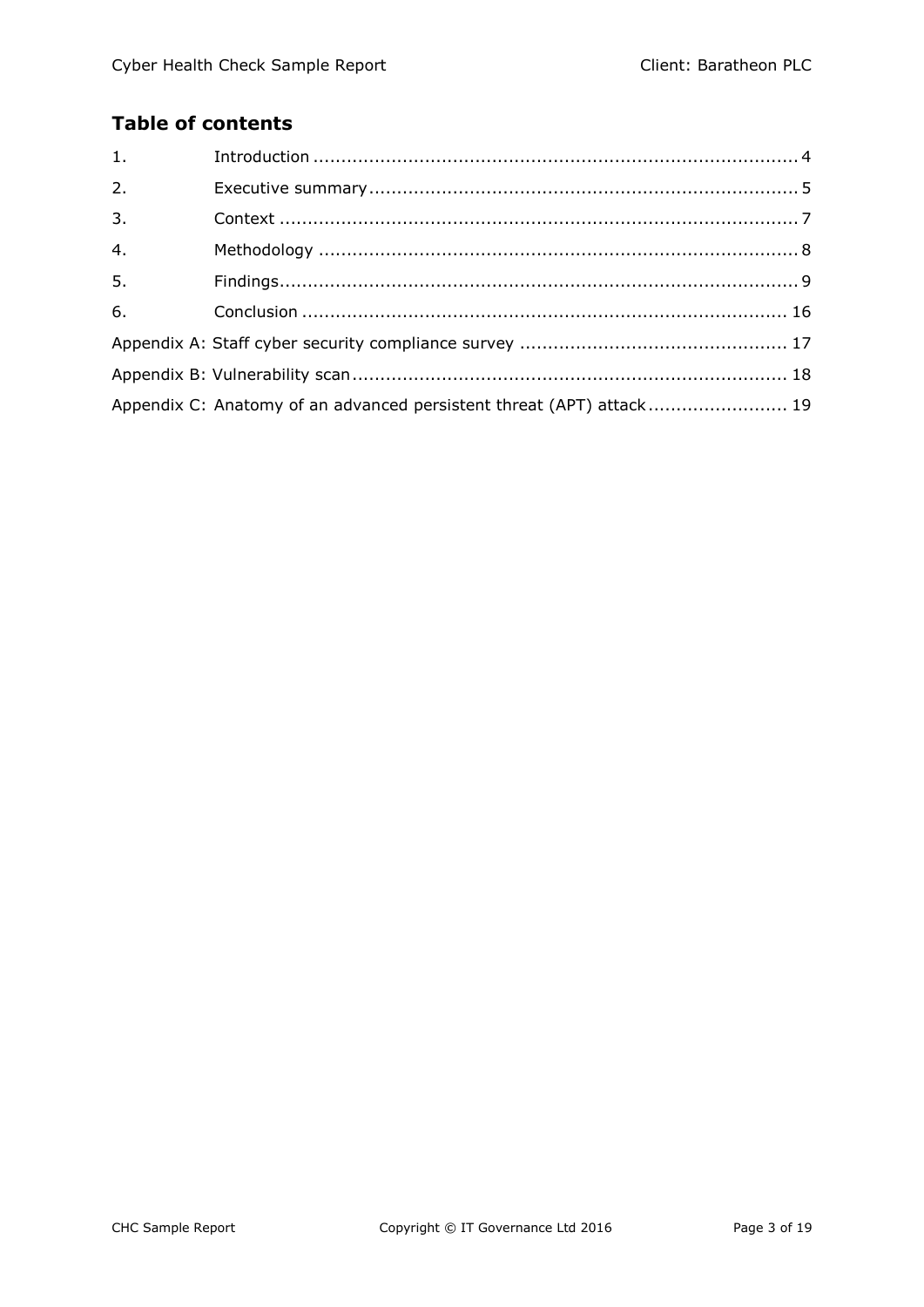# <span id="page-3-0"></span>**1. Introduction**

#### **1.1 Background**

Baratheon PLC (Baratheon) invited IT Governance to perform a high-level Cyber Health Check in order to provide an independent, external assessment of its exposure to cyber risk.

The health check took place at the head offices in London on 13 January and included an online staff questionnaire. This was supported by a remote systems assessment, which took place on 19 January.

This Cyber Health Check is, by nature, high level and depends on information provided by senior personnel; it is not, and should not be treated as, a detailed audit of cyber exposure against a specific cyber control set.

For information on the nature of a cyber threat that could be launched by a motivated intruder, please see Appendix C.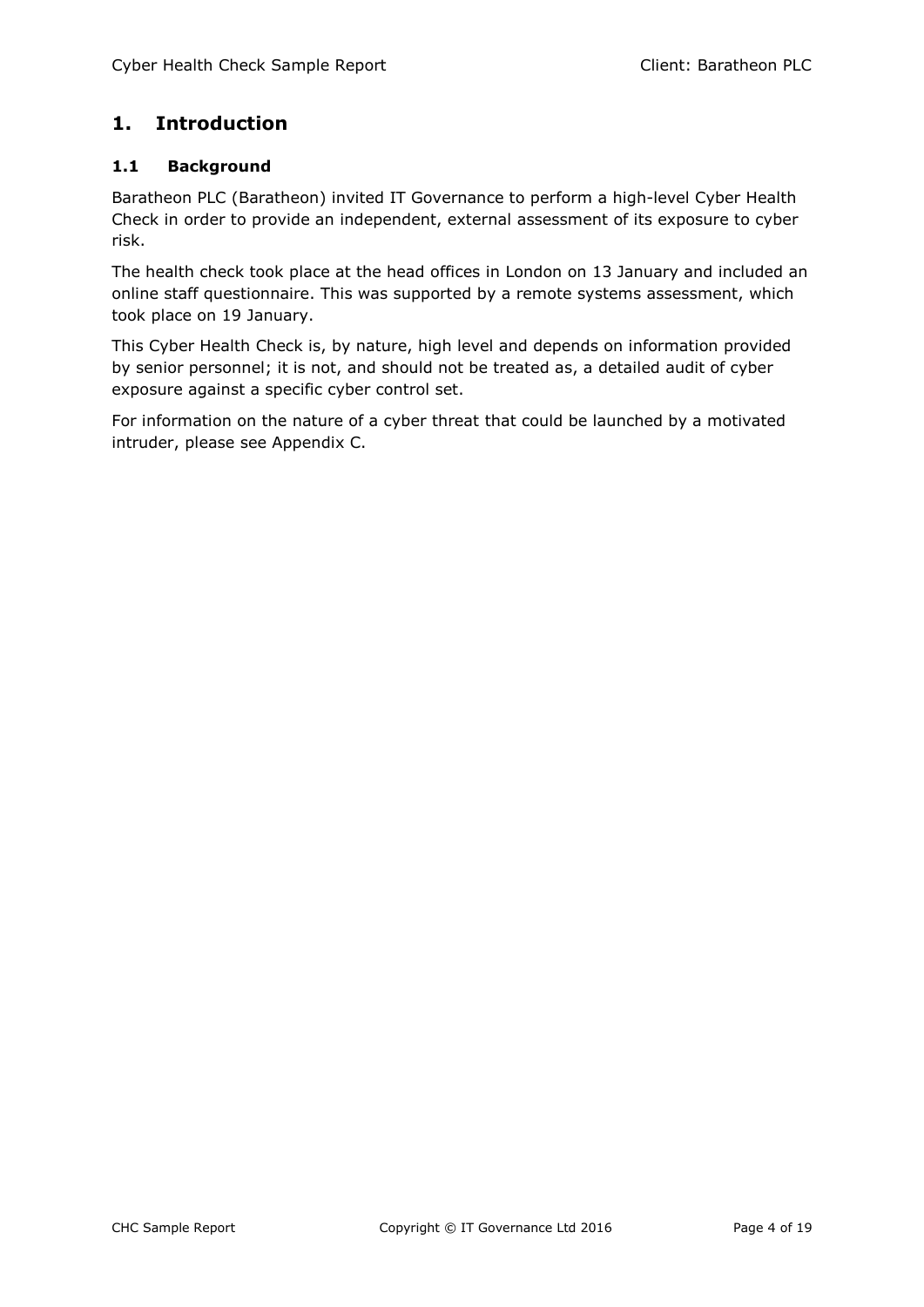## <span id="page-4-0"></span>**2. Executive summary**

Following IT Governance's high-level review of Baratheon's cyber health, we consider that the company has all the building blocks in place for effective cyber security and – most importantly – management commitment to security.

We have made 23 recommendations to improve cyber security. We have grouped our recommendations, below, under three headings: 2.1 Basic cyber hygiene; 2.2 Cyber governance framework, and; 2.3 Policies, procedures and technical controls. Findings from the Cyber Health Check are detailed in Section 5.

#### 2.1 Basic cyber hygiene

Recommendations are:

- Undertake regular independent penetration testing (recommendation 10);
- Enforce encryption policies for removable media (recommendation 21);
- Review event logs on a regular basis (recommendation 22).
- Consider the business need to extend secure email facilities (recommendation 13);
- Consider using an email filtering system with enhanced facilities (recommendation 14);
- Ensure high-privilege user accounts are assigned to unique individuals (i.e. not shared) (recommendation 19);
- Consider implementing a security information and event management (SIEM) system (recommendation 23).

#### 2.2 Cyber governance framework

It is a basic cyber security principle that, without effective board-level cyber governance and risk management, organisations remain vulnerable to cyber attack.

Actions that should be taken are:

- Introduce metrics to provide stakeholders with assurance and visibility that cyber security controls are operating effectively (recommendation 1);
- Improve information security skills (recommendation 6);
- Enhance and evaluate staff training and awareness (recommendations 7, 8 and 9);
- Undertake a Cyber Essentials Plus assessment (recommendation 16).
- Develop an information asset register (recommendation 2);
- Establish a formal risk register and define risk appetite (recommendations 3 and 4).
- 2.3 Policies, procedures and technical controls

Cyber attackers look for and exploit known vulnerabilities.

Actions should include:

- Clearly communicating location of key policies to staff (recommendation 5);
- Ensure that any third-party patching requirements are adhered to (recommendation 11);
- Review the current web surfing policy (recommendation 12);
- Ensure all visitors are provided with visitor's passes on entry to the building (recommendation 17);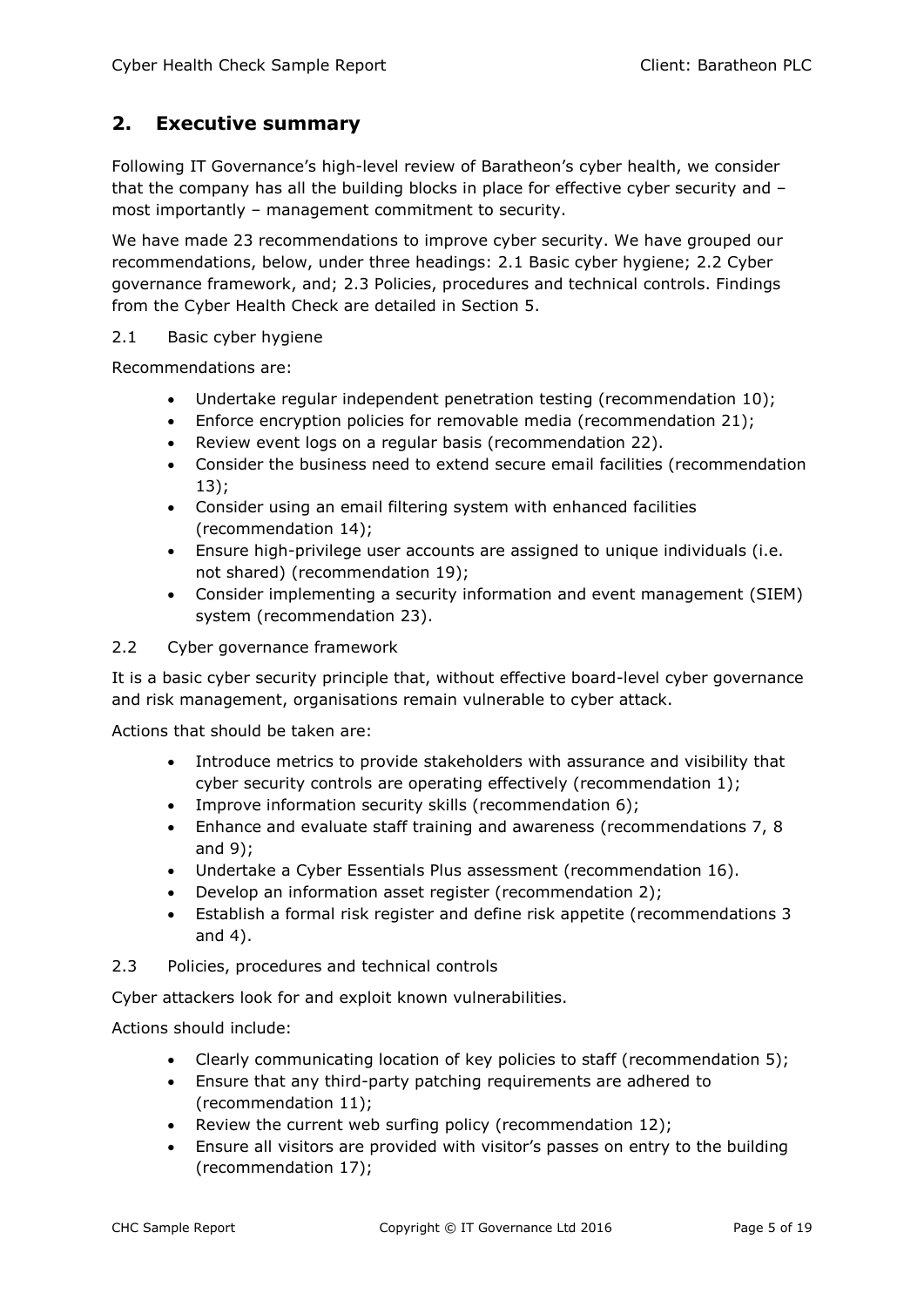- Establish controls for zero-day malware attacks (recommendation 18);
- Investigate firewall intrusion detection facilities (recommendation 15);
- Introduce a formal bring your own device (BYOD) policy (recommendation 20).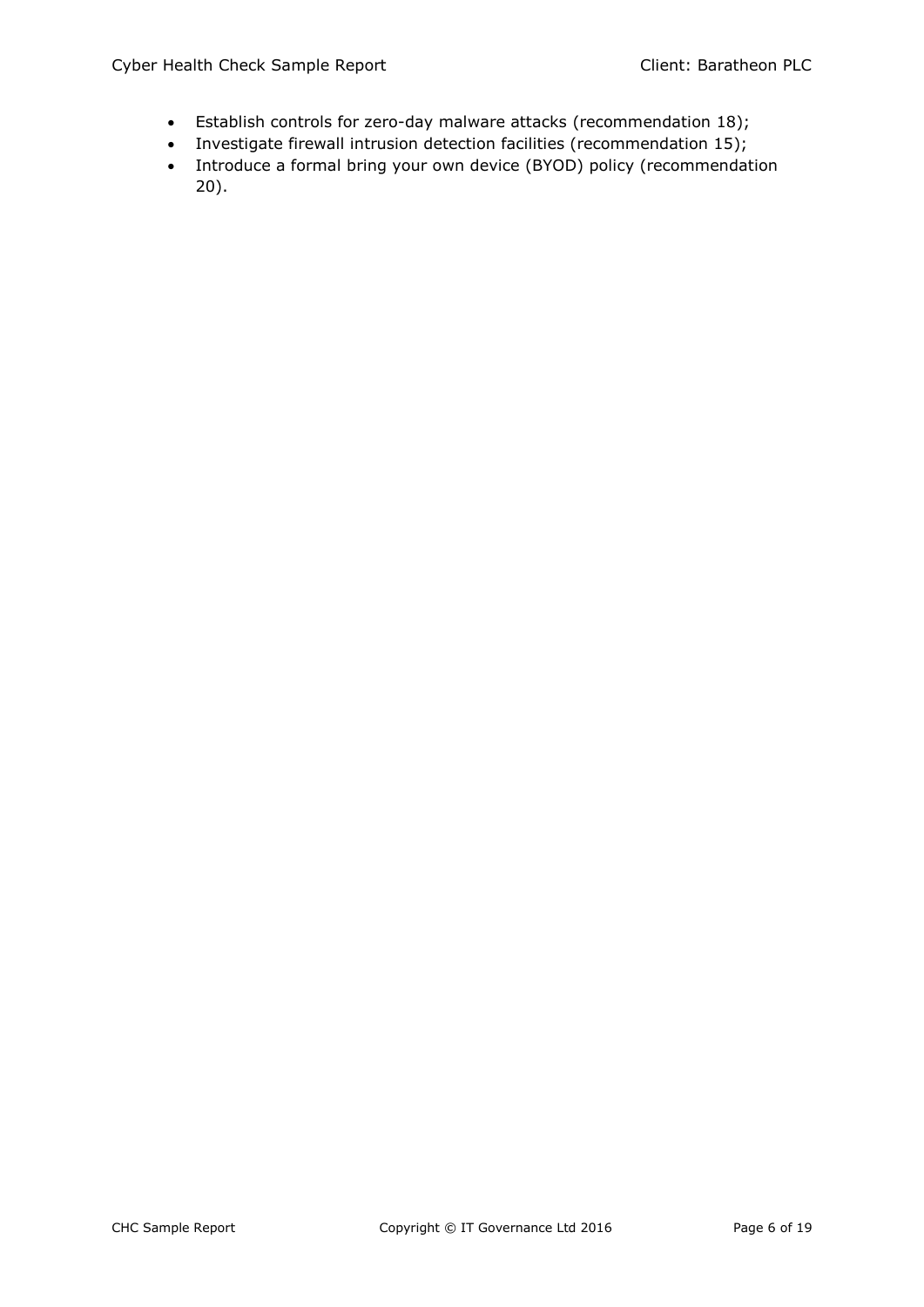## <span id="page-6-0"></span>**3. Context**

#### **3.1. Baratheon PLC**

Baratheon PLC (Baratheon) provides market research and analytics solutions to B2C retailers of all sizes. Its proprietary analytics technologies are available to clients as a managed online service or in slimmed-down versions as commercial off-the-shelf (COTS) software. The company also offers a number of street research and consultancy services.

The organisation is global in scope, with offices in London, where it has its headquarters, and further offices in New York, Paris and Melbourne.

There are approximately 400 members of staff at the London head offices, covering functions such as IT, Sales, Marketing, Account Management and Development.

#### **3.2 IT Governance Limited**

IT Governance Ltd was identified as a company that has the experience to provide professional service to organisations, and ongoing support and advice in relation to the adoption and implementation of management systems and processes to manage cyber risk and, as such, has been asked to perform the Cyber Health Check described within this report.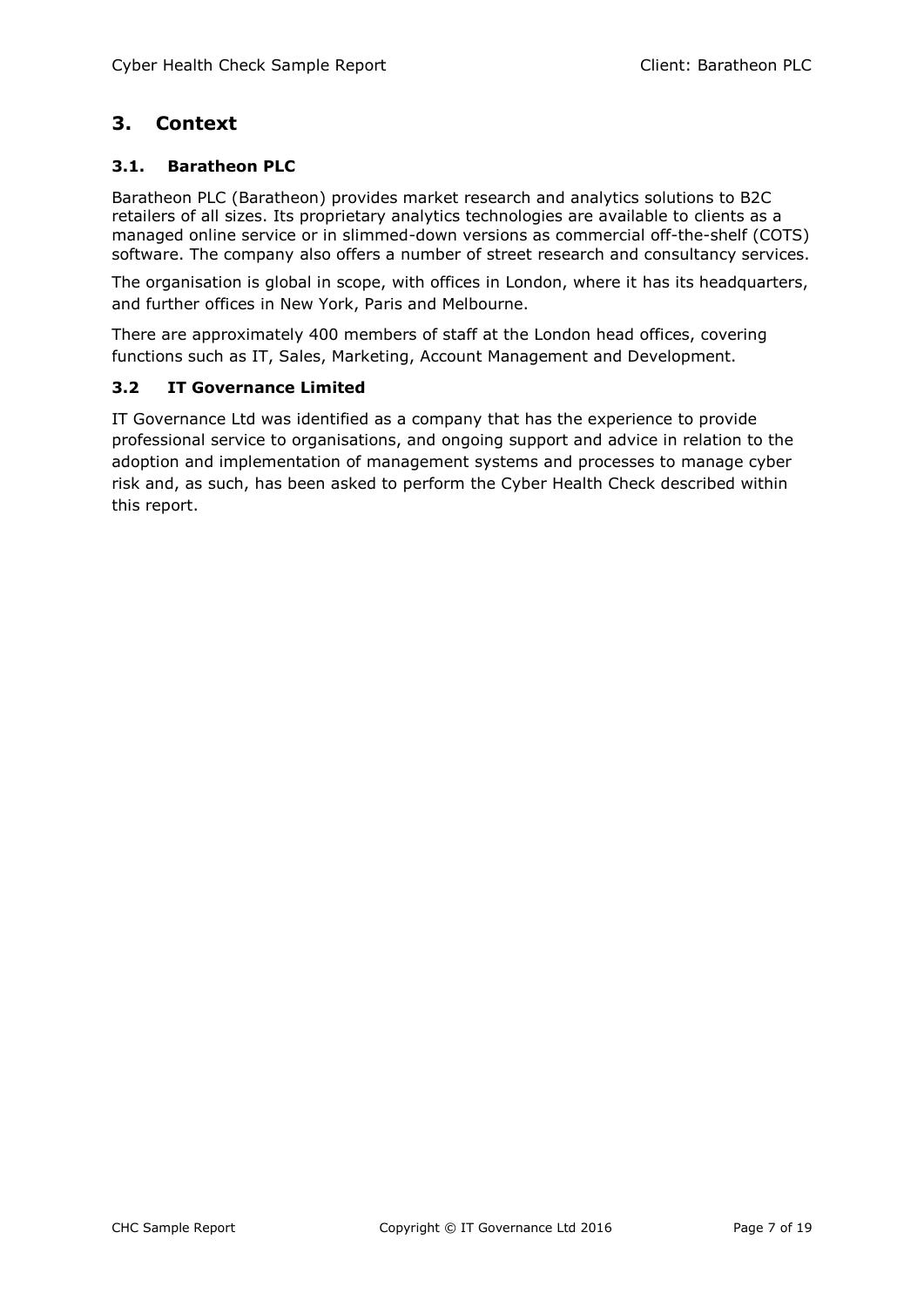### <span id="page-7-0"></span>**4. Methodology**

#### **4.1. Approach**

The Cyber Health Check consists of a four-phase approach.

Phase 1: Identify cyber risk

- Identify key digital assets, including personally identifiable information (PII).
- Identify the major threats and cyber risks to those assets.
- Identify risk appetite on a scale between cautious and aggressive.
- Identify key legal, regulatory and contractual obligations, such as the GDPR and the PCI DSS.

Phase 2: Audit planned mitigation

- Assess effectiveness and completeness of the controls in place to deal with the identified risks, looking at people, process and technology.
- Review onsite wireless network security implementation.
- Conduct remote vulnerability scans of websites and internet connections.
- Deploy an online staff questionnaire to gauge employee understanding of their role in protecting the organisation.

Phase 3: Analyse cyber risk

- Identify the areas in which controls are weak and fail to meet the risk management and compliance objectives.
- Identify the most appropriate controls or control frameworks that will costeffectively close the gaps to an acceptable level.

Phase 4: Prioritise improvements

- Develop a prioritised action list with a roadmap of recommendations.
- Identify what must/can be done immediately to address the most critical risks.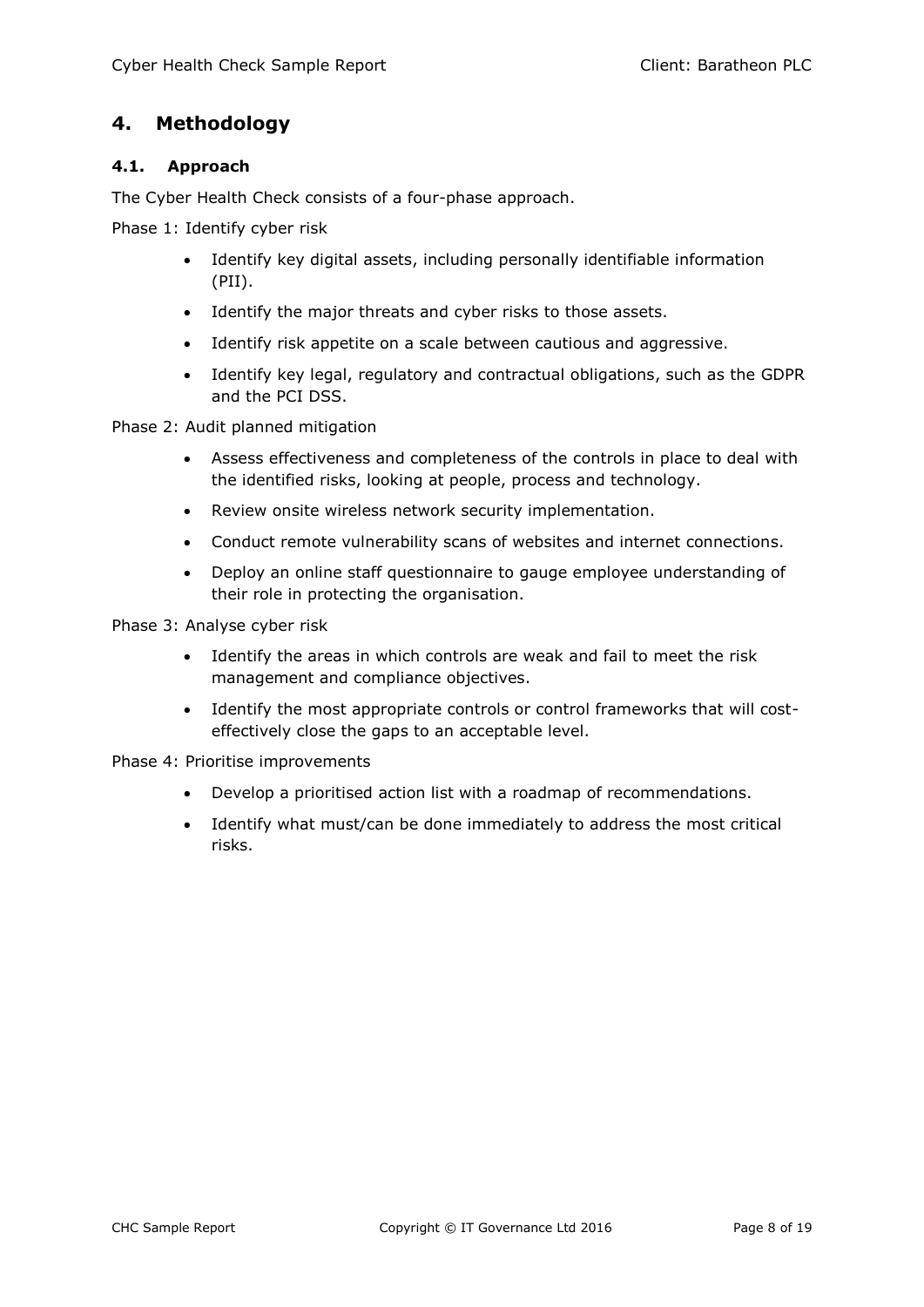## <span id="page-8-0"></span>**5. Findings**

#### **5.1. Governance and cyber security framework**

#### **5.1.1 Initial overview**

Baratheon considers itself to be primarily at risk of cyber attack through the receipt of emails that contain malicious software or purport to be from a legitimate source. Baratheon has suffered from spoof emails encouraging staff to make payments that exceed their authority.

Management has raised additional concerns regarding the potential for a motivated intruder to remove data, and physical security issues. Aside from the motivated intruder, Baratheon considers itself to be subject to opportunist attack rather than from a targeted attack.

As Baratheon devices are frequently connected to client environments, those devices must be free of malware to avoid the risk of infecting client systems, and to avoid damage to Baratheon's reputation.

#### **5.1.2. Cyber risk governance**

Cyber risk governance is discussed and managed by the directors at board meetings on a regular basis. Evelyn Murphy (CIO) is responsible for and has ownership of matters related specifically to information security, in coordination with Ivan Kosminski (COO), who has ownership of quality- and security-related matters.

**Recommendation 1:** We consider the next step in the cyber governance process is to establish metrics to give the board assurance that key elements of cyber security are in place and operating, covering:

- a) Basic technology cyber hygiene indicators on:
	- o the security of boundary firewalls and internet gateways;
	- o establishment of secure configurations;
	- o access control arrangements;
	- $\circ$  patch management, which includes vulnerability scans of the internal network.

b) Adherence to a staff training and awareness programme, and the results of surveys and audits of staff understanding.

#### **5.2. Cyber management**

#### **5.2.1. Asset register**

Baratheon is in the process of amalgamating and formalising its existing asset registers into one manageable database, which will become the organisation's asset register.

Information does not form part of the existing asset registers. Baratheon's data is hosted on virtual servers with a document management system shared by all divisions, which is a key asset for the business. Baratheon will need to establish an information inventory and identify owners for that information as a basis for ensuring that any Baratheon data held by third parties is protected by appropriate security. We also note that there is no formal classification scheme in place for information assets.

**Recommendation 2:** Baratheon should develop an information asset register and review its proposed classification scheme.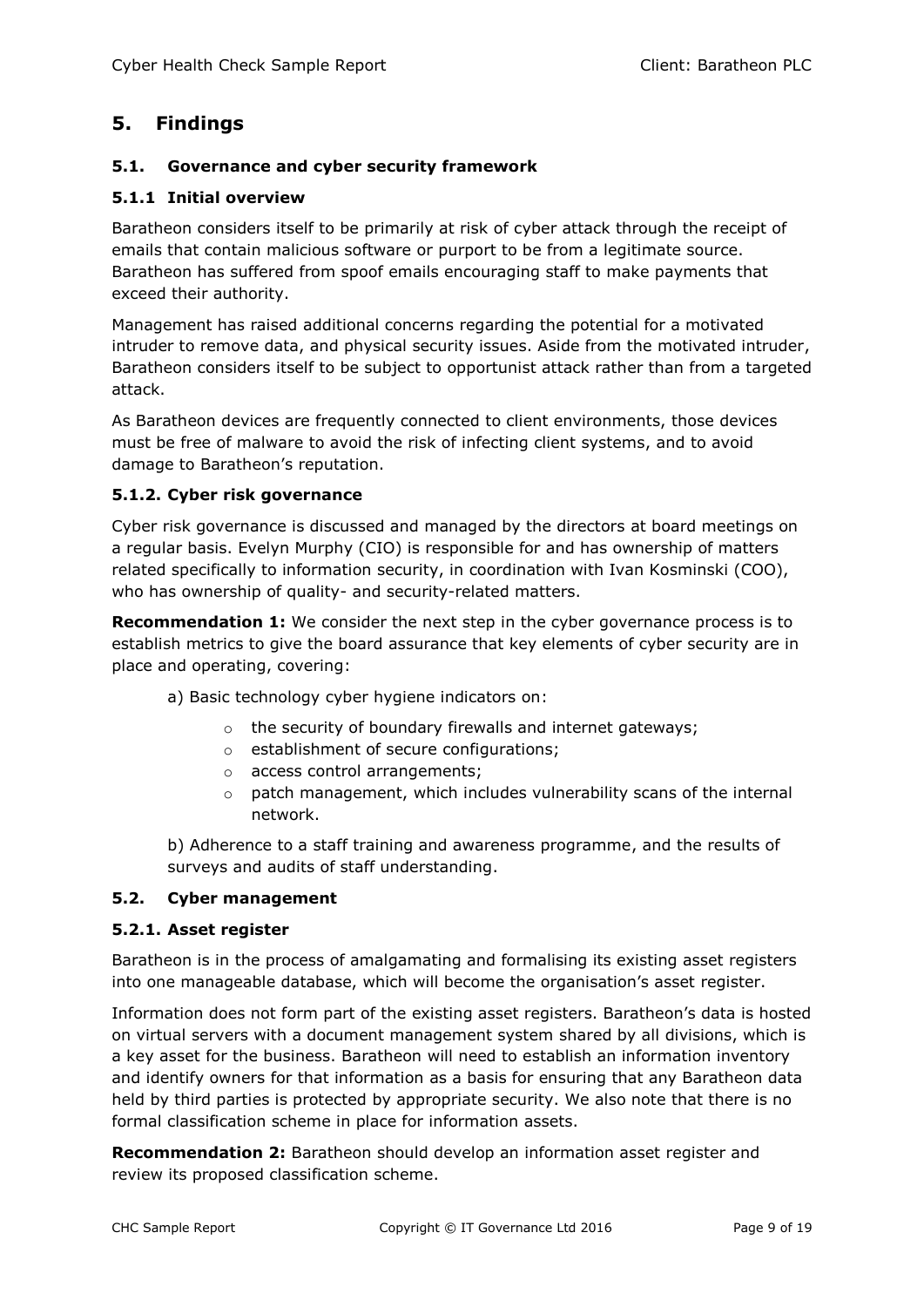#### **5.2.2. Risk register**

A number of outstanding actions from security reviews are being tracked by Baratheon, but there is no formal risk register. Baratheon also has no defined risk acceptance criteria.

**Recommendation 3:** A formal risk register should be established. The risk register serves as a central repository for the organisation's risk information and allows information resulting from the risk management process to be suitably sorted and standardised. Its key function is to provide management, the board and key stakeholders with significant information on the main risks faced by the organisation. The risk register also gives the organisation's risk management stakeholders a clear view of the current status of each risk at any point in time. The risk register should be owned by an executive member of the board.

**Recommendation 4:** A suitable risk appetite should be defined so that the amount and type of risk that Baratheon is willing to take in order to meet its strategic objectives and support sustainability is recorded, and this can then be used to perform an accurate risk assessment.

#### **5.2.3. Legal, regulatory and contractual requirements**

Baratheon demonstrated an in-depth knowledge of its current legal, regulatory and contractual requirements, such as those relating to the Data Protection Act, anti-bribery, freedom of information, computer misuse, licensing regulations, Marketing Research Society requirements, UK employment law and UK health and safety.

There have been no reported breaches of legal, regulatory and contractual requirements in the last  $12 - 24$  months.

#### **5.2.4. Policies and ISMS**

Baratheon has put in place a high-level information security policy, a range of acceptable use policies and an incident response reporting procedure. These have been made available to staff on the company intranet.

The staff survey (see Appendix A) posed questions on the awareness of policies.

89% of respondents are aware that Baratheon has policies but, worryingly, 11% of staff claim to be unaware of policies, and 59% do not know where to find policy information. Of most concern is that 36% of staff claim not to know of the incident reporting procedure, and 49% would not know how to report an information security incident or to whom.

As cyber incidents can be identified in real-time or after the event, speedy awareness of incidents is essential to be able to minimise the impact and to take remedial action.

**Recommendation 5:** As a matter of urgency, Baratheon should communicate the location of policies to staff and highlight the importance of the incident reporting procedure. Awareness of other policies should be subsequently communicated.

#### **5.2.5. Roles and responsibilities**

The CIO is accountable for the security of the IT systems and the data held therein. The IT Manager is responsible for IT support and security. There are no formal cyber security qualifications held by anyone within the organisation.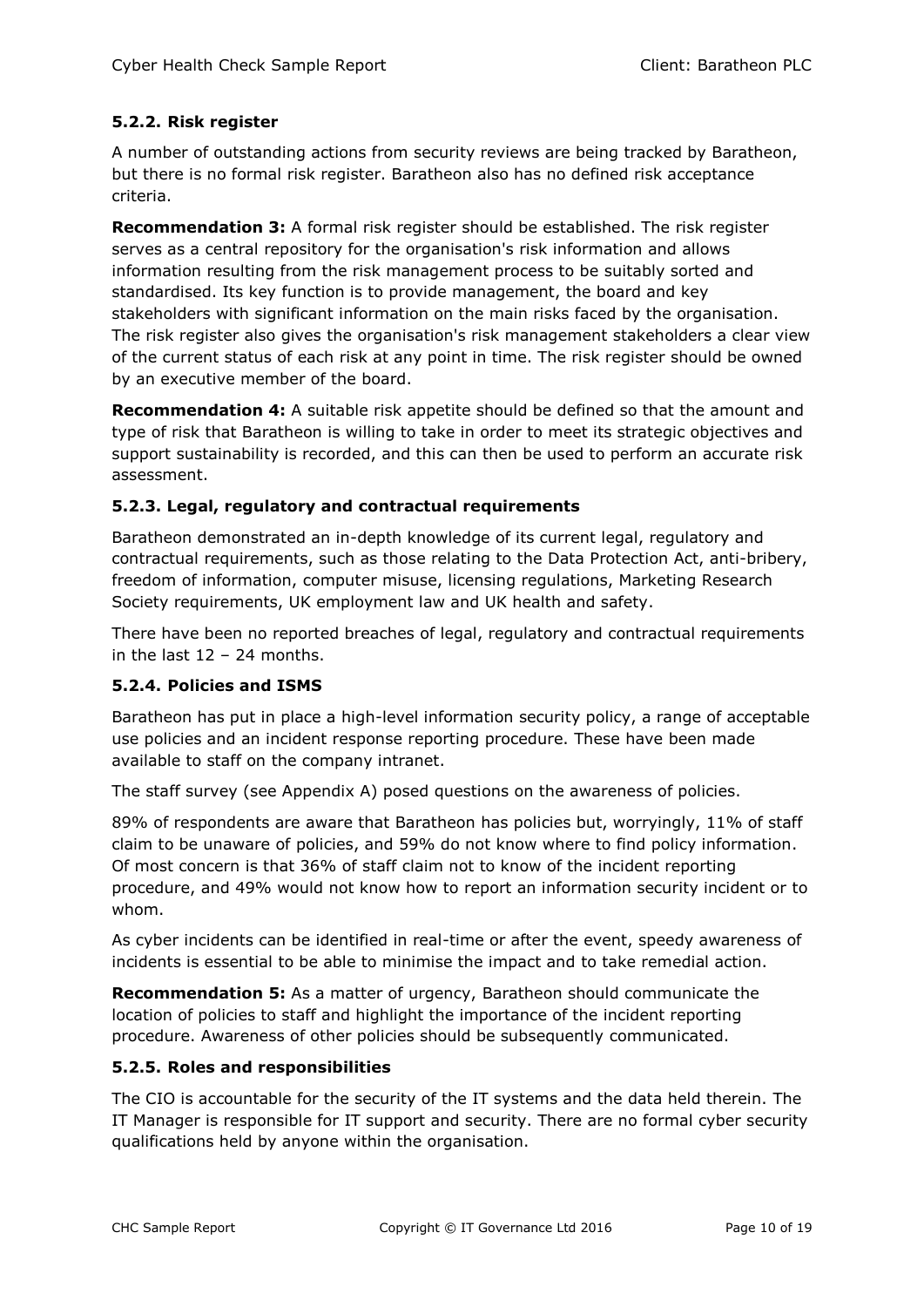Our vulnerability assessments have highlighted critical vulnerabilities in the infrastructure, and we have suggested a number of areas where security could potentially be improved – such as data loss prevention (that is, identifying email containing sensitive data leaving the organisation) and implementation of a security information and event management system (SIEM).

Mitigating cyber risk requires personnel who are able to understand cyber attack vectors, assess the threat horizon, and identify and implement appropriate technical and procedural counter measures, and we note that Baratheon does not have staff with professional security qualifications, such as Certified Information Systems Security Professional (CISSP)<sup>1</sup>, Certified Information Security Manager (CISM)<sup>2</sup> or Information System Audit and Control Association (ISACA) cyber security qualifications<sup>3</sup>.

The acquisition of recognised qualifications by staff responsible for security would provide a stronger governance position, and assurance to the board that the IT function has the capability to identify and, as a result, mitigate the widest set of cyber threats.

**Recommendation 6:** Baratheon should review cyber security skills and competences, and ensure its IT staff have adequate cyber security skills to help meet current cyber risk challenges.

#### **5.2.6. Staff training and awareness**

Baratheon staff receive a brief IT training session run by the IT Manager as part of their induction, which provides limited coverage on information security.

There is no formal process in place for raising information security awareness, and it is likely that Baratheon may not be able to rely on staff capabilities to resist cyber attacks. The board has previously been informed of phishing attacks that are targeted at senior/director-level staff (whaling). Staff are the primary route for the introduction of malware into systems and data loss through poor information handling. Therefore, staff training is a key management control.

The staff survey indicates that all but two individuals would refuse to disclose authentication details to their bank. Given the publicity surrounding criminals attempting to gain access to bank details, it is surprising that two individuals are still susceptible to this social engineering attack. Baratheon staff are clearly very trusting, as 70% would hand over their login details to a senior member of staff over the phone, 34% would not check an email from a customer, 54% do not lock their screen when leaving their desk, over 94% hold doors open for others, and over 54% do not ever challenge strangers in the workplace. This user behaviour indicates that staff are susceptible to social engineering attacks and phishing attacks.

Management acknowledges that staff training could be improved through updating the material and provision of more regular training activity. Industry best practice is to conduct staff refresher training at least annually, and to include tests of comprehension of the training material.

**Recommendation 7:** Baratheon should establish an annual training programme for staff. Given the spread of locations and the limited resource to conduct training, we

-

<sup>&</sup>lt;sup>1</sup> CISSP is offered by  $(ISC)^2$ .

<sup>2</sup> CISM is offered by ISACA.

<sup>&</sup>lt;sup>3</sup> ISACA offers cyber security qualifications at Fundamentals, Practitioner and Specialist levels.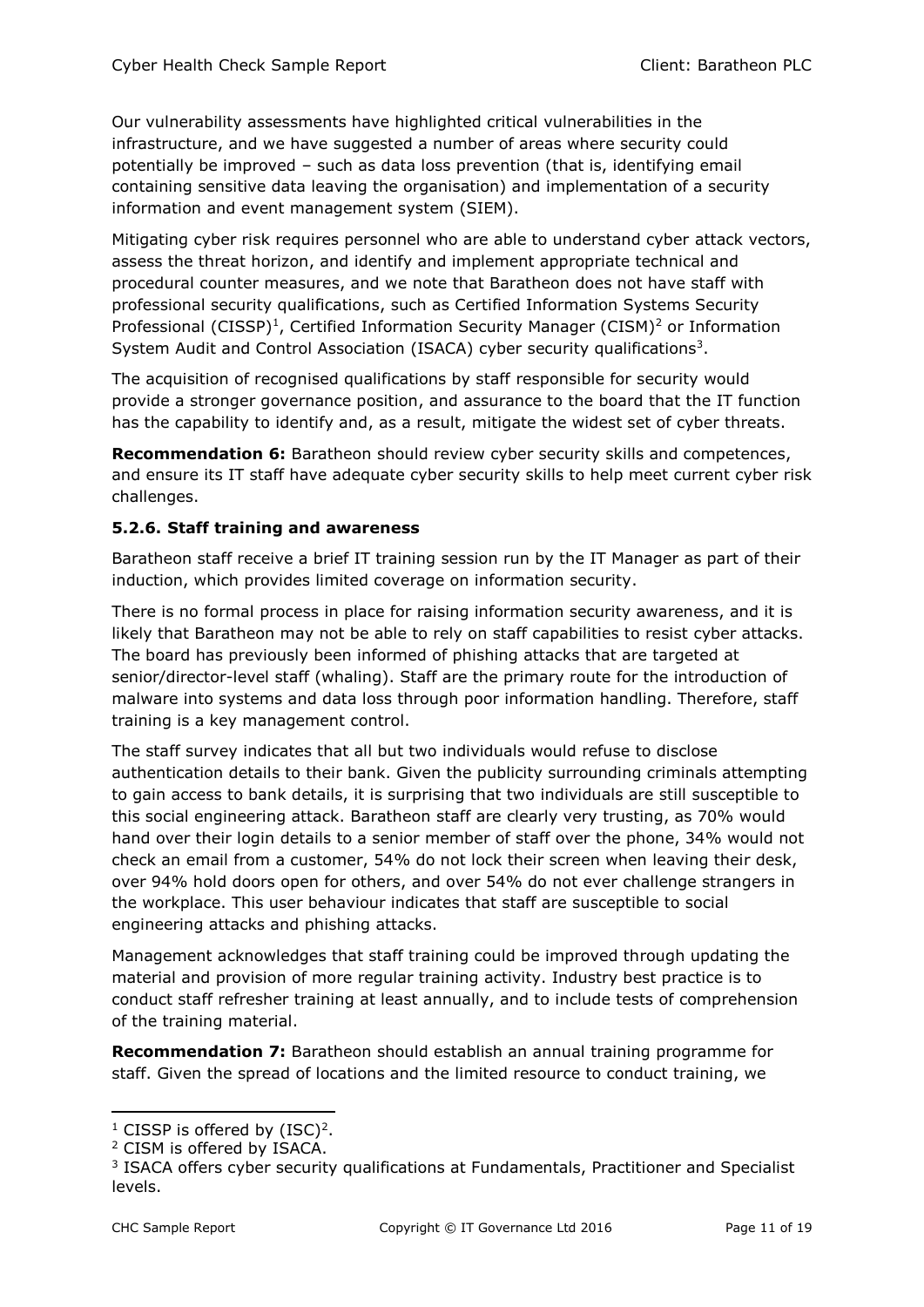suggest investigating e-learning to ensure that current and consistent messages are delivered to staff. We also recommend that completion of annual staff training is a key metric.

**Recommendation 8:** In addition to training, a formal information security awareness programme with quarterly updates on key topics should be introduced.

**Recommendation 9:** Staff training is a key control to minimise the risk of cyber security incidents and, despite comprehension tests, the ability of staff to use that information to work securely is a further aspect to consider. Therefore, we recommend that Baratheon considers conducting social engineering and phishing exercises to determine staff awareness levels and understanding.

#### **5.3. Cyber security controls**

#### **5.3.1. Secure configuration**

There are baseline builds for laptops and desktops, using a mixture of Windows 7 and 10 operating systems, and some internal applications are built on Vista systems. All servers are Windows 2012.

Microsoft Active Directory is used to manage group policy and passwords. Active Directory is also used to configure servers, routers and firewalls. There is a default security policy for all machines. There are group policies and standard user policies such as for standard users and the Network Team.

File server permissions are controlled by Active Directory according to group.

Network access points are totally locked down.

Active Directory is used as a network and application device inventory, and new devices are added manually.

There are no exceptions in the standard build across the organisation, which includes Microsoft operating systems and the Office package.

iPhones are used throughout the organisation and these synchronise by ActiveSync to Microsoft Exchange.

All Windows machines are patched in line with the Windows patching policy on a monthly basis. Baratheon has a group set up that includes a laptop, desktop and server, which is patched before the latest patches are rolled out across the organisation.

Antivirus updates are rolled out using the central console, which is also used to govern group policy. Antivirus updates are set to update automatically throughout the estate.

The organisation's website is patched at the same frequency and time as other machines on the estate.

Notifications for updates to firmware for the firewalls are sent to the Network Security Team before being tested and applied.

**Recommendation 10:** Penetration testing should be carried out on an annual basis to assist in preventing cyber attacks.

**Recommendation 11:** Baratheon should understand any third-party patching requirements and ensure that they are adhered to.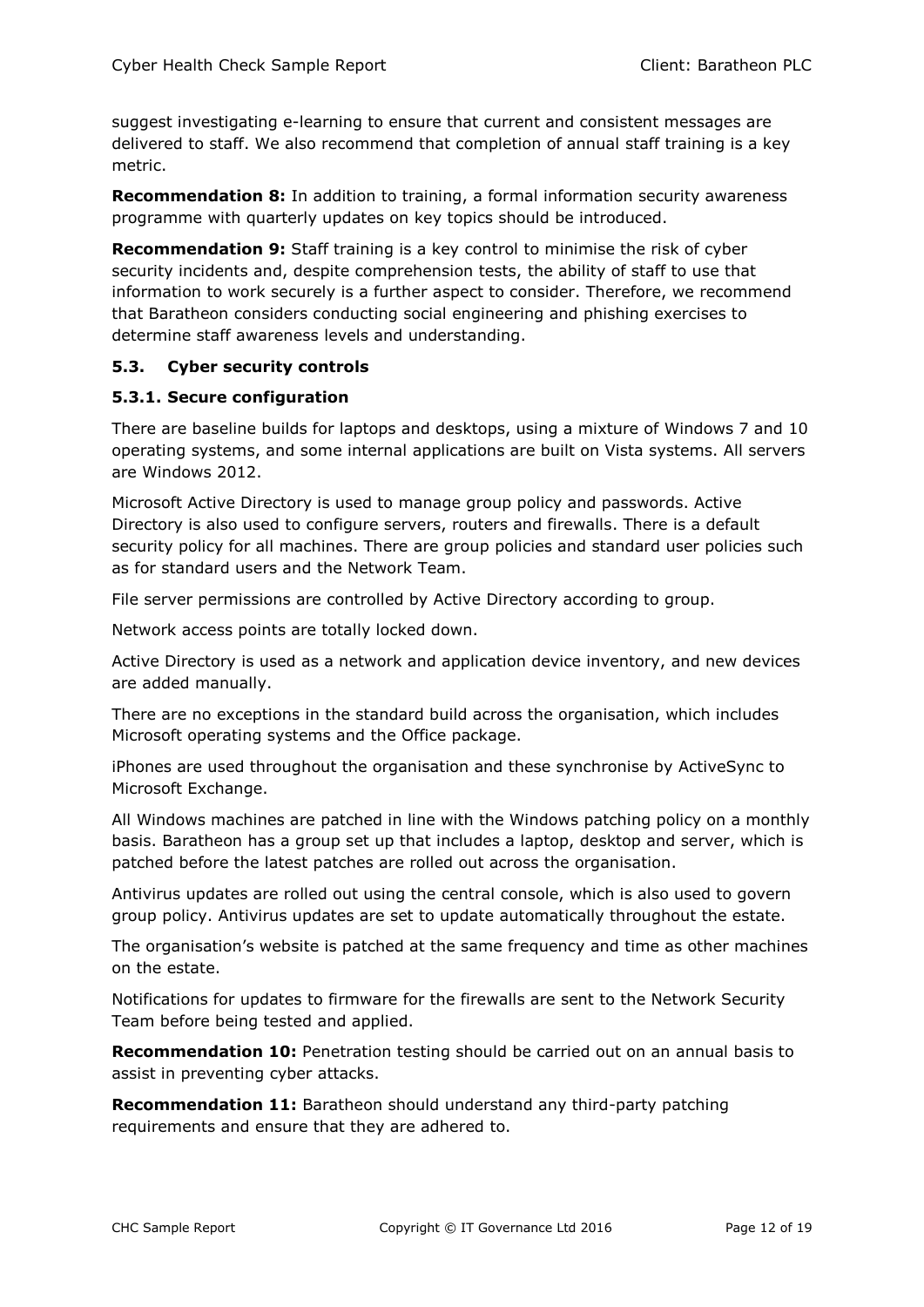#### **5.3.2. Perimeter controls**

There is a multi-layered network defence perimeter in place, which consists of a DMZ for the web servers and network firewalls. A small team of network engineers manage the network. There is some segregation with the web servers in the DMZ and there are test servers but there is no test network.

Automated scanning is set up on wireless access points.

Currently, there are no restrictions on web surfing, but Baratheon is in the process of installing a proxy server with a view to providing this capability.

There is a wide range of web browsers installed in line with the needs of the business, but these cannot be controlled in any way using group policy and, again, restrictions are limited.

Restrictions on the size of email attachments that can be sent are in place: 20 MB externally and 5 MB internally.

Transport Layer Security (TLS) is used as email encryption on some clients' accounts but this is not used across the board.

Baratheon's UK operations are based on a single site near Regent's Park in London, with the company occupying several floors of a serviced office block. Physical access to the building is well handled with an automated reception log in system. All visitors are accompanied into the office areas, but visitors do not receive badges so staff may not recognise whether someone is supposed to be in the office space or not.

**Recommendation 12:** Web surfing policy should be reviewed and designed to fit both the needs of the business and risks to the organisation's cyber security.

**Recommendation 13:** Baratheon should review availability of encrypted email facilities; if the risk-reward ratio is appropriate, make the facility more widely available.

**Recommendation 14:** Baratheon should consider using a fully-fledged mail filtering solution to gain better control of the spam and make use of other features such as data loss prevention (which can identify and trap confidential data being emailed out of the organisation).

**Recommendation 15:** Investigate intrusion detection systems options on the firewall, which will provide monitoring of malicious activity.

**Recommendation 16:** Baratheon should undertake a Cyber Essentials assessment. 4

**Recommendation 17:** All visitors should be provided with visitor's passes on entry to the building.

#### **5.3.3. Malware**

Antivirus software protects the Windows firewalls and also scans the Microsoft Exchange Server. The antivirus is deployed across 100% of the estate. The antivirus is set to autoupdate and pushes out the signature updates as and when they are received. Internal and on-access scanning are enabled and carried out automatically.

-

<sup>4</sup> Cyber Essentials scheme [https://www.gov.uk/government/publications/cyber](https://www.gov.uk/government/publications/cyber-essentials-scheme-overview)[essentials-scheme-overview.](https://www.gov.uk/government/publications/cyber-essentials-scheme-overview)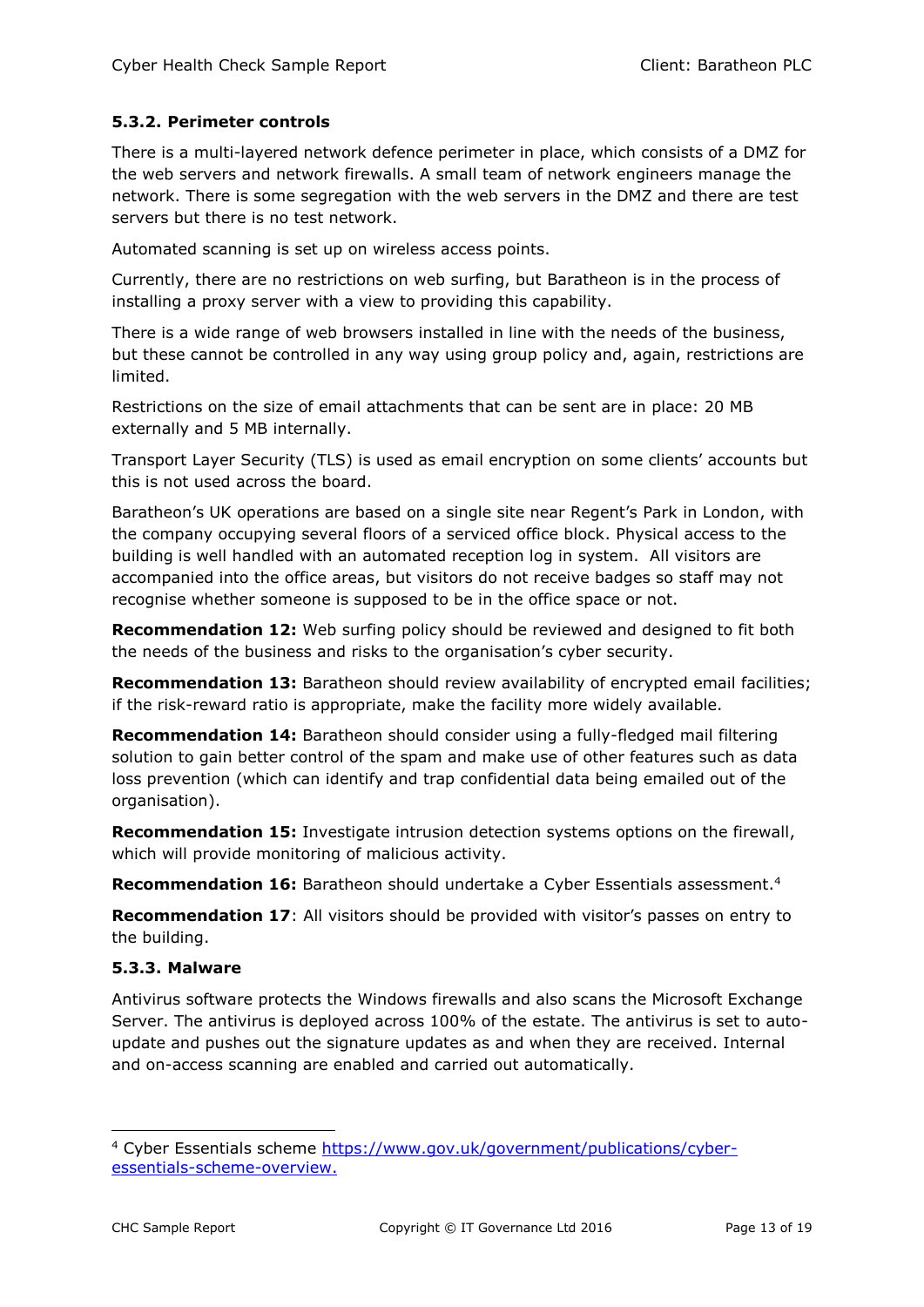If laptops are not connected to the network, the antivirus is set up to automatically download signature updates when an Internet connection becomes available.

Suspicious email attachments are quarantined or removed by the antivirus and alerts are sent to the user and the IT Team if any suspicious attachments are detected.

The antivirus is not configured to block emails with links.

Blacklists block spam at the firewall before it arrives at the Exchange server.

There are no specific controls in place for zero-day malware attacks.

**Recommendation 18**: Zero-day malware attacks should be added to the risk register. Once this has been established, a full risk assessment should be carried out to ascertain the risk of this type of malware attack to the organisation.

#### **5.3.4. User access and user privileges**

Microsoft Active Directory is used to control user access and privileges.

Access to systems and applications is provided according to a role-based system.

Default passwords for systems and applications ae changed via Active Directory.

Password complexity is set to eight upper- and lower-case characters with one number. Passwords expire after 30 days.

New users are created when a New User form is completed and provided to the IT Team. New users are forced to create a new password on first login. New users are trained by the IT Team on the password policy on induction.

All PCs and laptops are encrypted. Encryption on desktops is synchronised with the Active Directory or network password. Laptops have two passwords: the encryption password and a network password.

A Leaver's form is provided to IT when a user leaves the organisation. The user is either suspended or disabled in Active Directory and this removes access across the estate.

The IT Team has two accounts: a standard network account with low-level privileges, and a privileged account with higher-level administrator privileges the authentication details for which are shared between a handful of team members.

The Wi-Fi is connected to the firewall, hidden logically and filtered by MAC address. Wi-Fi is segregated and has its own port on the firewall so additional rules can be set up.

**Recommendation 19**: Ensure that all admins use a separate account as named individuals, and extend this approach to all systems where possible.

#### **5.3.5. Mobile devices, mobile working and removable media**

Baratheon makes use of a number of mobile devices, which are used by a largely mobile workforce. Various data can be accessed using the devices, including email, documents and photos, and they can backup data to Cloud-based accounts.

There is no formal bring your own device (BYOD) policy. Furthermore, a lack of mobile device management means that technical controls are also not in place to help govern the use of mobile devices.

As yet, there are no physical restrictions preventing access to network devices by removable media. We recommend that builds are hardened using tools such as Security Compliance Manager.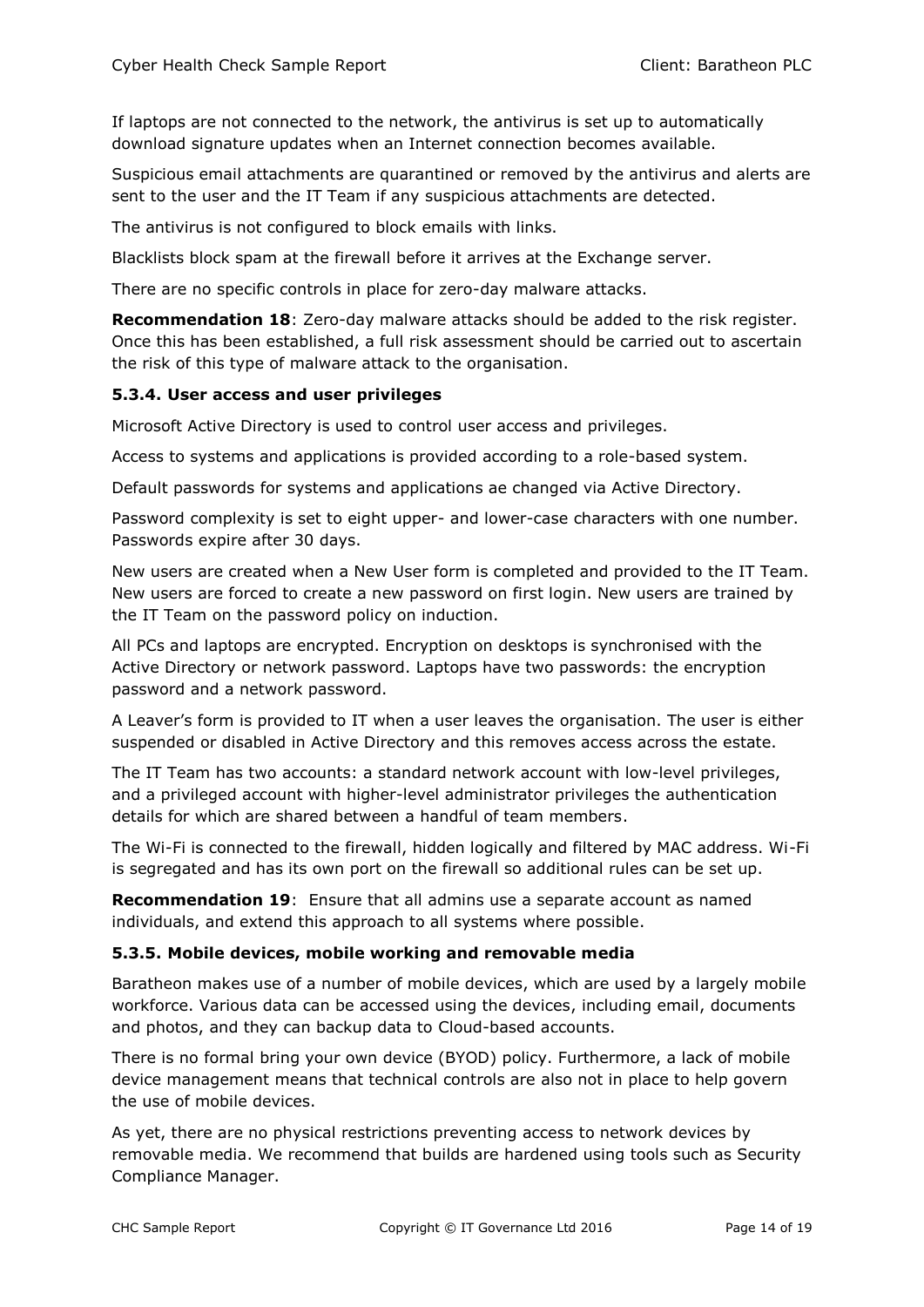A recent incident involving customer data being left on a desk in an unencrypted USB device was identified. The USB stick was left by an employee who had copied some data and then left it on the desk. Eventually it was picked up and checked, and found to have sensitive information on it. This highlights the need to enforce encryption policies and gain better control over removable devices and information. If the device had been left somewhere public, then the damage could have been significant.

**Recommendation 20**: Baratheon should formalise the BYOD policy to give staff clear guidance on the issue. Users should acknowledge the policy on a regular basis. We also recommend implementing mobile device management to gain better control over mobile devices.

**Recommendation 21:** Baratheon should introduce and enforce encryption policies for removable media.

#### **5.3.6. Security monitoring**

There is a monitoring strategy in place and improvements are being made as and when possible in line with the needs of the business.

Monitoring is not carried out in real time but alerts are set up to notify the IT Team if any exceptions occur. Monitoring is set up across the estate on servers, workstations, laptops, firewalls, etc.

Improvements could be made to storage of the firewall logs, as currently they are kept on the firewalls themselves and capacity is limited so logs are overwritten. If the logs were offloaded to an internal server, then they could then be archived for access at a later date.

Microsoft Exchange logs are monitored and stored.

**Recommendation 22:** We recommend Baratheon reviews the available event logs in the infrastructure on an ongoing basis, and ensures that at least three months' logs are available to support incident analysis.

**Recommendation 23:** Baratheon should consider implementing a security information and event management system (SIEM) that centrally logs key events and security type events from servers, network devices and other consoles. This will allow simple evaluation of risks and identification of breaches.

#### **5.4. Business continuity and incident management**

Baratheon has a disaster recovery plan, but no formal business continuity management system in place. Although its disaster recovery plan does not directly link to IT incidents, all incident calls are reported to IT. Cyber incidents will be handled by the IT department in the first instance, and then raised with the CIO and, if appropriate, the Board.

As Baratheon has a small, dedicated IT team and the CIO is very close to operational activity, we are satisfied that incidents will be escalated appropriately. However, as noted in the staff survey, there is a real concern of an incident being reported in a timely manner.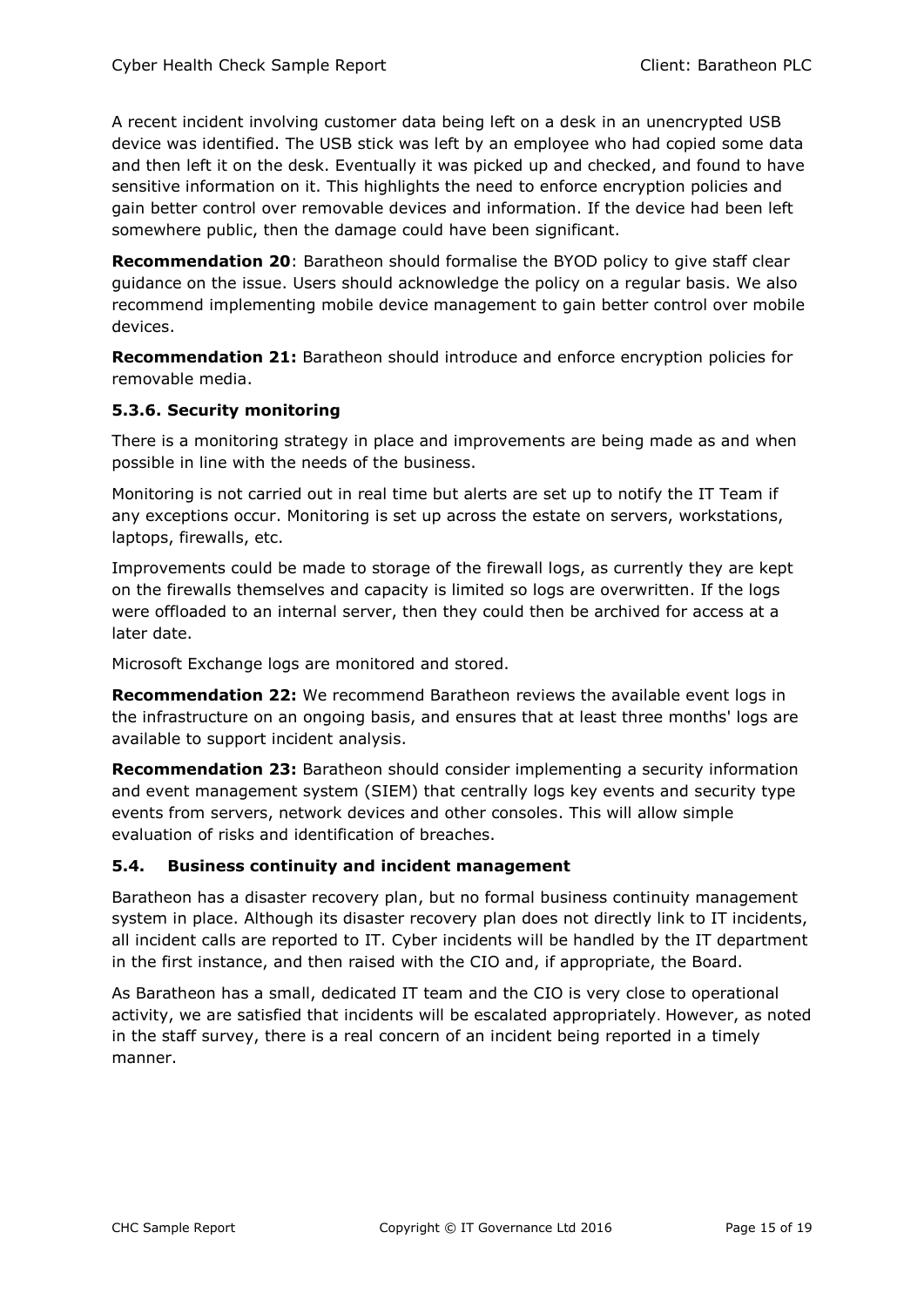# <span id="page-15-0"></span>**6. Conclusion**

Management awareness of cyber risk is high but Baratheon needs to take a number of steps to improve its cyber health.

There are a number of security policies that need to be created and/or reviewed as part of establishing sound information security practices. At the time of audit, this was a work in progress.

Staff training and awareness was also a pressing concern, and we have made recommendations to provide a more robust training and awareness programme for staff.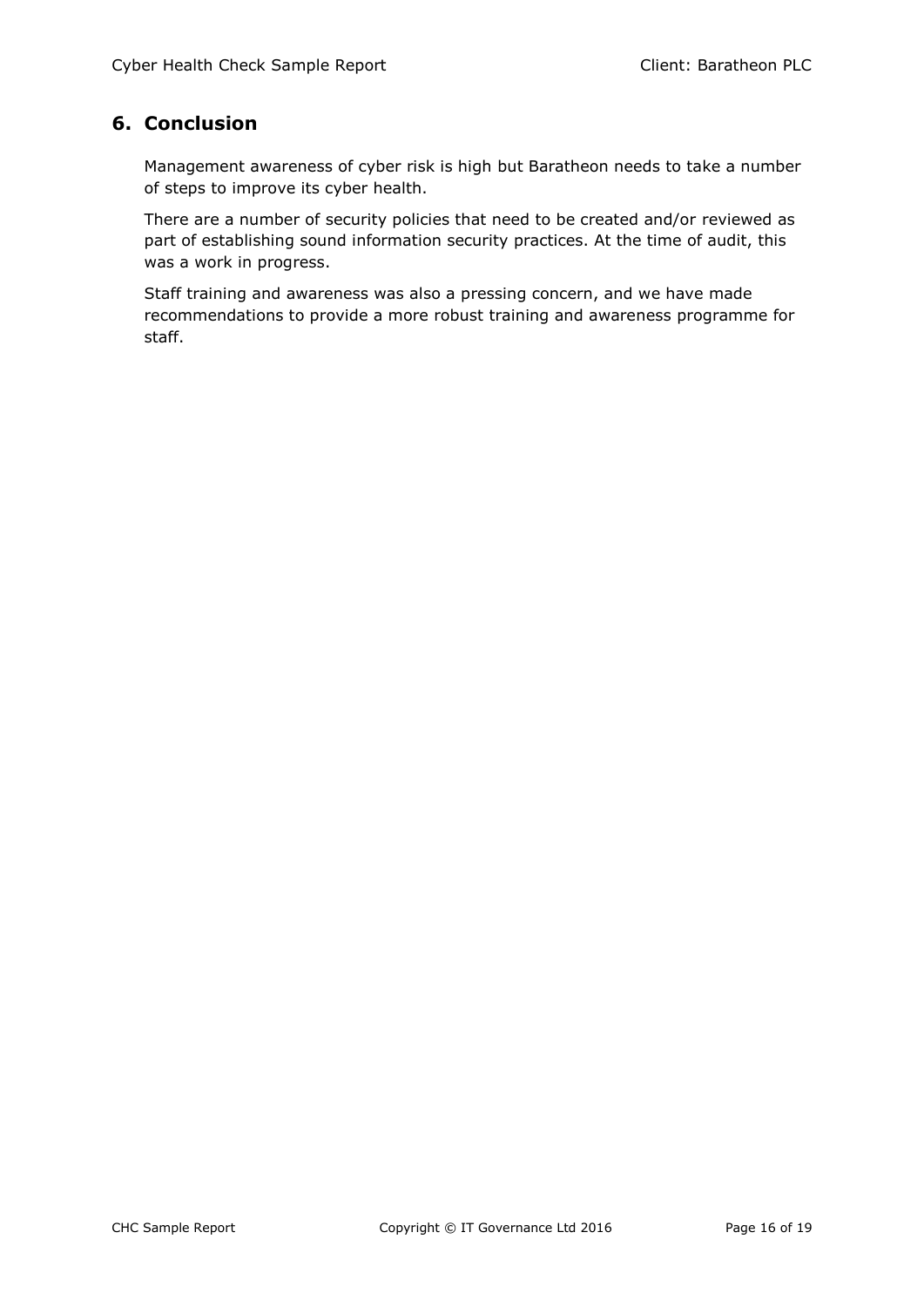# <span id="page-16-0"></span>**Appendix A: Staff cyber security compliance survey**

Out of approximately 400 staff, 100 responded to the invitation to complete an online questionnaire.

| Question                                                              | Yes | No    | <b>Not</b> |  |
|-----------------------------------------------------------------------|-----|-------|------------|--|
|                                                                       |     |       | sure       |  |
| To your knowledge, does Baratheon have IT policies?                   | 89% | $1\%$ | 10%        |  |
| To your knowledge, does Baratheon have network, email and             | 89% | 2%    | 9%         |  |
| acceptable use policies?                                              |     |       |            |  |
| To your knowledge, does Baratheon have an incident reporting          | 64% | 3%    | 33%        |  |
| procedure?                                                            |     |       |            |  |
| To your knowledge, does Baratheon have DPA and privacy policies?      | 34% | 2%    | 64%        |  |
| To your knowledge, does Baratheon have social media policies?         | 71% | 2%    | 27%        |  |
| Do you know how to access company information and policies?           | 41% | 40%   | 19%        |  |
| Do you visit social media sites at work?                              | 87% | 9%    | 4%         |  |
| If you received an email from your bank asking for authentication     | 2%  | 98%   | $0\%$      |  |
| information, would you supply it?                                     |     |       |            |  |
| If the CEO phoned you to ask for your username and password to        | 70% | 23%   | 7%         |  |
| assist in dealing with a malware intrusion, would you supply it?      |     |       |            |  |
| If you received a customer email with a link or attachment, would     | 34% | 61%   | 5%         |  |
| you open it before first checking that it was genuine?                |     |       |            |  |
| Do you know how to identify if someone is attempting a social         | 18% | 77%   | 5%         |  |
| media hack?                                                           |     |       |            |  |
| Do you ever check that the person responding to you on social         | 43% | 56%   | $1\%$      |  |
| media sites is who you think they are?                                |     |       |            |  |
| Do you ever fill in quizzes and questionnaires on social media sites? | 79% | 19%   | 2%         |  |
| If you suspected that you had witnessed an information security       | 51% | 46%   | 3%         |  |
| breach, do you know how to report it and who to?                      |     |       |            |  |
| Do you ever write down your network (or any other) password?          | 47% | 51%   | 2%         |  |
| Do you know how to check if your anti-malware software is still       | 44% | 52%   | 4%         |  |
| running?                                                              |     |       |            |  |
| Do you use portable devices such as smartphones, USB memory           | 98% | $1\%$ | $1\%$      |  |
| sticks, laptops or tablet computers at work?                          |     |       |            |  |
| Do you use encrypted USB sticks?                                      | 11% | 87%   | 2%         |  |
| When leaving your desk, do you lock your screen?                      | 54% | 42%   | 4%         |  |
| Do you handle sensitive information on your computer?                 | 67% | 32%   | $1\%$      |  |
| Do you work while commuting on public transport?                      | 86% | 12%   | 2%         |  |
| Would you use a screen protector to prevent others reading your       | 22% | 67%   | 11%        |  |
| screen?                                                               |     |       |            |  |
| When entering the workplace do you hold the door open for others?     | 94% | 5%    | $1\%$      |  |
| When you don't recognise someone at work do you ever ask who          | 39% | 54%   | 7%         |  |
| they are and who they work for?                                       |     |       |            |  |
| Do you ever connect your personal mobile device to the company        | 84% | 13%   | 3%         |  |
| network?                                                              |     |       |            |  |
| Do you ever use your home computer to access work data?               | 89% | 11%   | $0\%$      |  |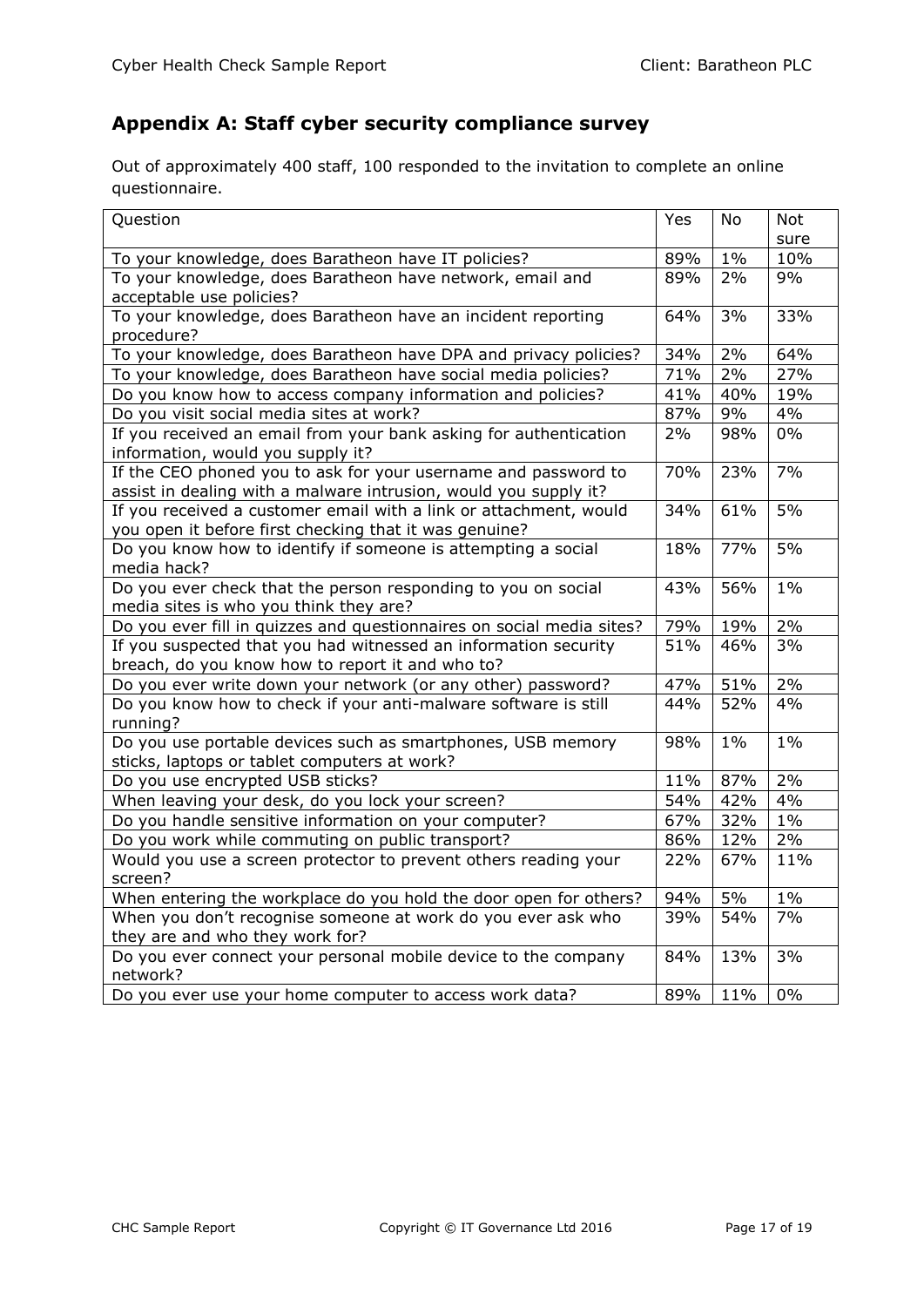

# <span id="page-17-0"></span>**Appendix B: Vulnerability scan**

| <b>Summary of vulnerabilities by target</b> |              |                 |             |               |               |             |
|---------------------------------------------|--------------|-----------------|-------------|---------------|---------------|-------------|
| <b>Target</b>                               | <b>Total</b> | <b>Critical</b> | <b>High</b> | <b>Medium</b> | Low           | <b>Info</b> |
| XX.XXX.XX.XX                                | 29           | 0               | 0           | 3             |               | 26          |
| XX.XXX.XX.XX                                | 21           | 0               | $\Omega$    | 3             | $\mathcal{L}$ | 16          |
| XX.XXX.XX.XX                                | 26           | 0               | 0           | $\Omega$      |               | 26          |
| XX.XXX.XX.XX                                | 15           | 0               | 0           | 3             | 0             | 12          |
| XX.XXX.XX.XX                                | 36           | 0               | 0           | 4             |               | 31          |

| (Webserver) |                 |                       |                                                                                |  |
|-------------|-----------------|-----------------------|--------------------------------------------------------------------------------|--|
| Ref#        | <b>Severity</b> | # of<br><b>issues</b> | <b>Title</b>                                                                   |  |
| EXT-001     | <b>Medium</b>   | 5.                    | SSL RC4 cipher suites supported (Bar Mitzvah)                                  |  |
|             | <b>Medium</b>   | $\overline{4}$        | SSL versions 2 and 3 protocol detection                                        |  |
|             | <b>Medium</b>   | $\overline{4}$        | SSLv3 Padding Oracle On Downgraded Legacy<br>Encryption (POODLE) vulnerability |  |
|             | Low             | $\mathcal{L}$         | Webserver HTTP header internal IP disclosure                                   |  |
|             | Low             |                       | FTP supports cleartext authentication                                          |  |